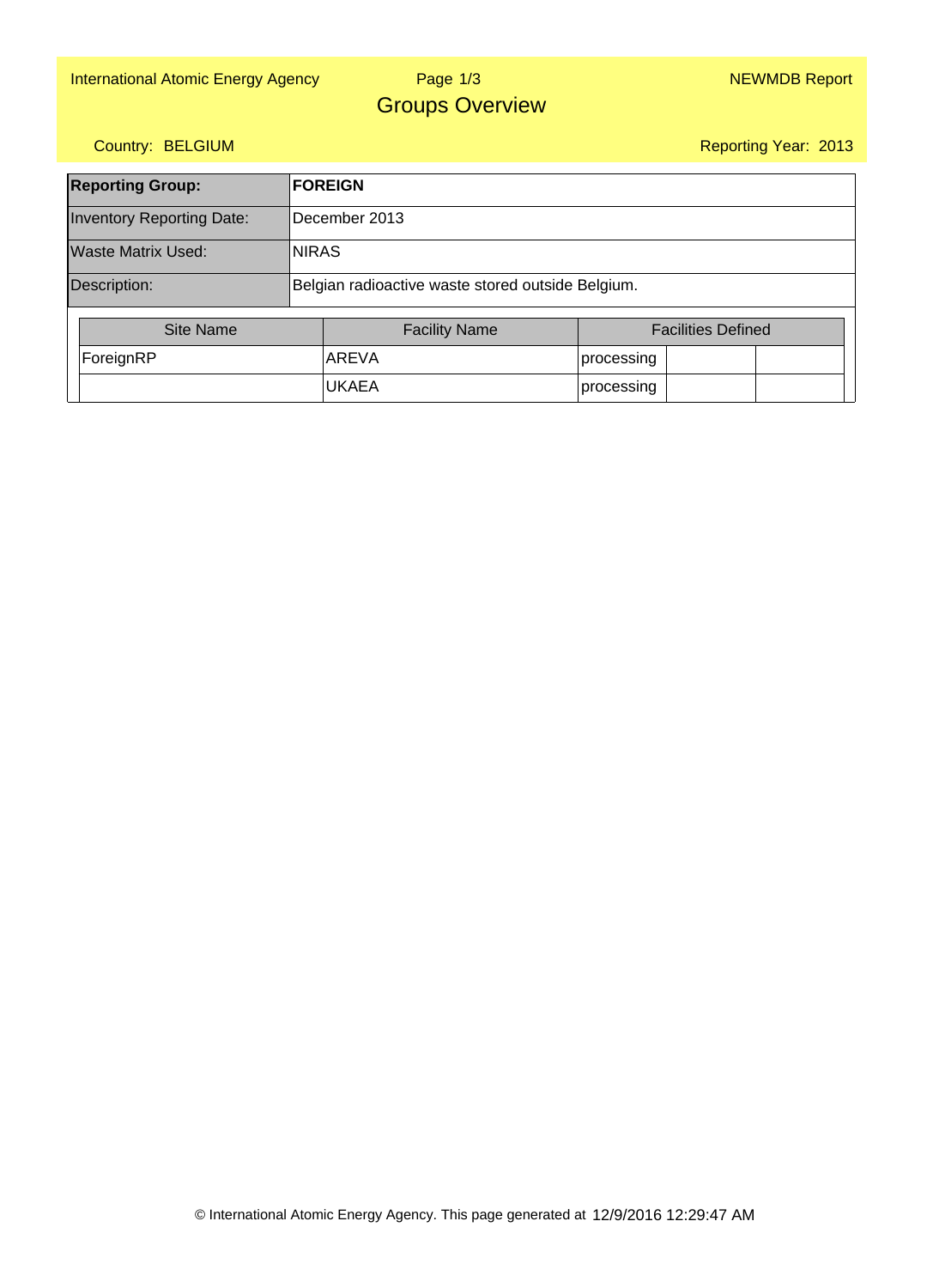Country: BELGIUM

## Page 2/3Groups Overview

Reporting Year: 2013

**Reporting Group:** Inventory Reporting Date: Waste Matrix Used: Description: December 2013 NIRAS **NIRAS** Site Name **Facility Name** Facility Name Facilities Defined BP1 |B103 |storage B104 storage state of the storage state of the storage B110X processing storage B127 storage state and storage B129 storage state of the storage state of the storage B136 storage state of the storage state of the storage state state state state state state state state state state state state state state state state state state state state state state state state state state state state B150 storage and storage state of the storage storage B151 storage states and storage states and storage B153 storage state of the storage state of the storage state  $\vert$  storage B155 storage and storage storage B156 storage state of the storage state of the storage state state state state state state state state state state state state state state state state state state state state state state state state state state state state CILVA processing EUROBIT processing PAMELA processing BP2 B270M |storage B280X processing KWB/BRE processing MUMMIE processing PYROLYSIS processing UMICORE OPL storage The Belgian National Agency for Radioactive Waste Management and Enriched Fissile Materials, NIRAS, manages all radioactive category A, B and C waste in Belgium and has an industrial branch, namely Belgoprocess, with 2 sites in Dessel, Belgium. Umicore is an industrial company which produced category R-waste.